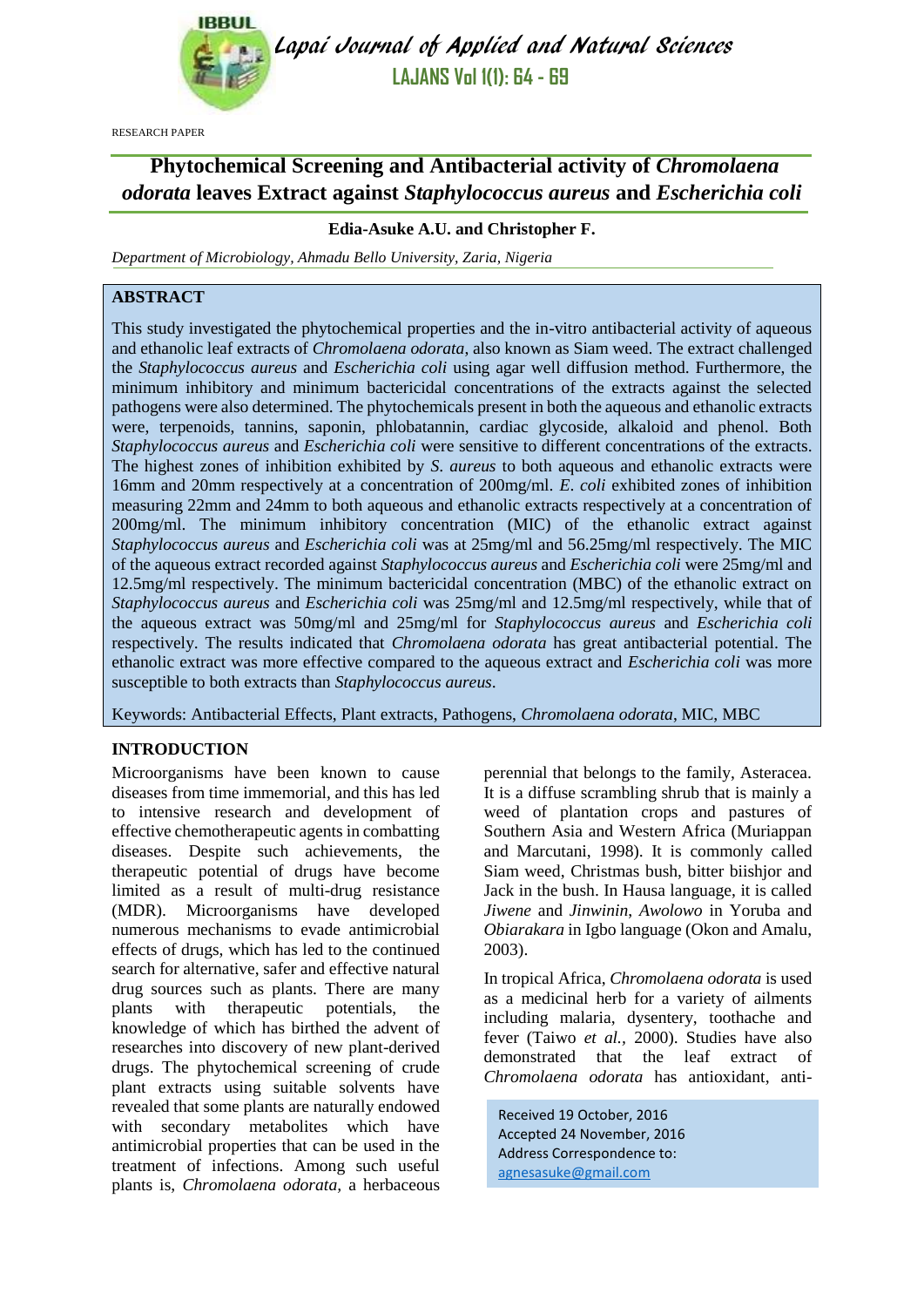inflammatory, analgesic, antimicrobial cytoprotective and many other medicinally significant properties (Oyewole *et al.,* 2008 ; Alisi *et al.,* 2011). Phytochemical studies are very important in ethno medicinal researches because they reveal the likely active ingredients in crude extracts of plants under study. However, this in itself is not sufficient and needs to be complemented by in-vitro studies which indeed prove the likely roles played by these active secondary metabolites in inhibiting the growth of infectious disease agents, particularly bacteria and recently, parasites. Despite the increasing interest in the plant *Chromolaena odorata* due to its numerous medicinal attributes, there is limited information on the invitro activity of the plant against some of the pathogens implicated in the causation of some of the diseases highlighted earlier. Thus, this study was designed with the aim of determining the phytochemical constituents of *C. odorata* obtained from Zaria environs and establishing the in-vitro antibacterial potential of the leaves extract against *Escherichia coli* and *Staphylococcus aureus*. This may provide useful baseline information for plant-drug trials and understanding the dynamics of in-vivo actions or pathways of such plant-derived drugs and infusions.

# **METHODOLOGY**

# **Collection of** *Chromolaena odorata* **plant**

Fresh leaves of *Chromolaena odorata* were collected from the Ahmadu Bello University Botanical Garden, Zaria, Nigeria. Identification of the plant was done at the Herbarium unit of Department of Biological Sciences, Ahmadu Bello University, Zaria, Nigeria. The leaves were air-dried for two weeks at room temperature (30°C) after which they were ground into powder and ready for use.

#### **Ethanolic extraction of** *Chromolaena odorata* **leaves**

Five hundred (500ml) milliliters of ethanol was poured into a 1000ml capacity round bottom flask of a soxhlet apparatus and mixed together with some anti-bumping agent. Fifty (50g) gram of the leaf powder was measured and wrapped in a thimble and placed in the soxhlet extractor then connected to the round bottom flask. Cold water from the top was also connected to circulate through the condenser. The heating was adjusted to a constant temperature until the solvent was refluxed at a steady rate. After the completion of the extraction, the unit was then allowed to cool and the solvent poured into a reagent bottle. The extract was recovered from

the solvent by heating over a water bath set at 60°C until constant weight was obtained. The product was then aseptically transferred into a dry specimen bottle and stored at room temperature until required (Awe and Omojasola, 2009).

#### **Aqueous Extraction of** *Chromolaena odorata* **leaves**

Fifty (50g) gram of the leaf powder was weighed into a 500ml beaker, to which 300ml distilled water was added. It was shaken and boiled for 3hours at 60°C temperature. The mixture was allowed to cool at room temperature, and then it was decanted and filtered using Whatman filter paper with a diameter of 125mm and pore size of 0.7mm. The extract was then evaporated on a water bath set at 60°C to a constant weight. The final product was put into a specimen bottle, and stored at room temperature until required (Awe and Omojasola, 2009).

#### **Phytochemical screening of aqueous and ethanolic extracts of** *Chromolaena odorata*  **leaves**

The active components of the extracted leaves of *Chromolaena odorata* were determined using standard methods. The phytochemical constituents screened were; terpenoids, anthraquinones, saponins (Harborne, (2003), tannins, alkaloids, flavonoids, phlobatannins, cardiac glycosides and phenols (Trease and Evans 2005).

# **Sensitivity test (Agar well dilution method).**

Overnight broth cultures of the test organisms (standardized cultures of *E*. *coli* and *S*. *aureus*) were swabbed onto sterile Mueller-Hinton agar in Petri dishes using sterile cotton swabs. A sterile cork borer of size 5mm in diameter was used to make wells on the agar. Stock concentration of the extract of *Chromolaena odorata* was diluted from 200mg/ml to 100mg/ml to 50mg/ml and finally to 25mg/ml with sterile distilled water. Each of these concentrations was introduced into the wells on the inoculated Petri dishes. The plates were left for I hour for the extract to diffuse and subsequently incubated at 37°C for 24hours and the corresponding zones of inhibitions were measured (Omotayo, 1998).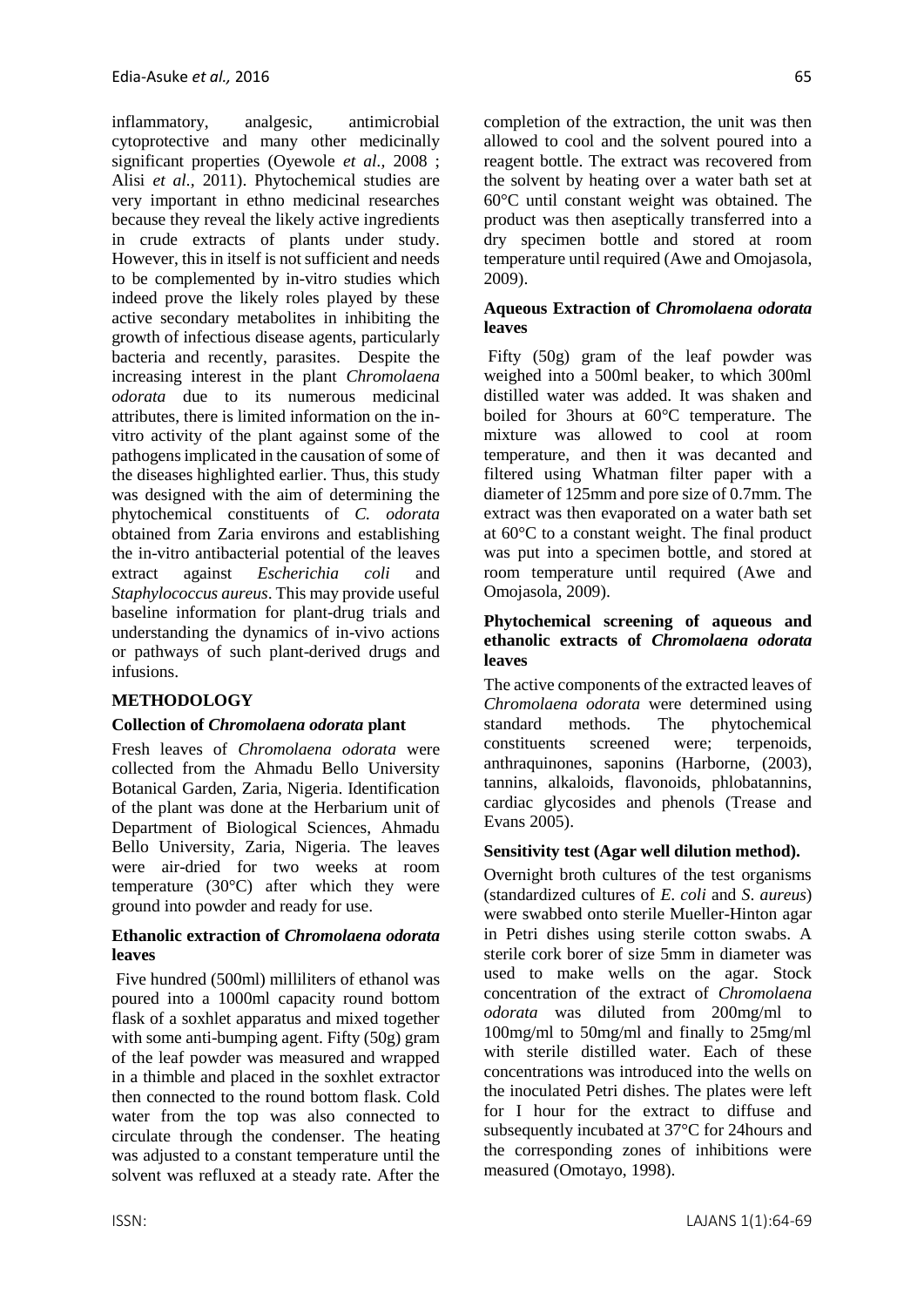#### **Determination of minimum inhibitory concentration (MIC)**

Each test organism that was susceptible to the extracts of *Chromolaena odorata* was inoculated into sterile Mueller-Hinton broth and incubated overnight at 37°C, then 1ml of the extract was serially diluted with sterile distilled water (4ml) from 50mg/ml to 25mg/ml to 12.5mg/ml, 6.25mg/ml and finally to 3.125mg/ml. From each of the diluted concentrations, 1ml was inoculated into sterile Mueller-Hinton broth (8ml) containing 0.2ml of the overnight broth culture of the test organisms. A control was set up which contained only Mueller-Hinton broth and the extract. The inoculated and control tubes were then incubated at 37°C for 24hours after which they were observed for turbidity. The lowest concentration which showed no turbidity was taken as the minimum inhibitory concentration (Prescott *et al.,* 2005).

#### **Determination of minimum bactericidal concentration (MBC)**

Samples from the tubes used in MIC assay which did not show signs of turbidity after the period of incubation were streaked out on solidified sterile Muller-Hinton agar in Petri dishes using sterile cotton swabs, and they were then incubated at 37°C for about 18-24hours. The lowest concentration of the extract which showed no growth was taken as the minimum bactericidal concentration. (Omotayo, 1998; *Prescott* et *al*., 2005).

# **RESULTS**

Table 1 presents the phytochemical analysis of the aqueous and ethanolic leaf extracts of *Chromolaena odorata*, indicating the active constituents. Out of the nine active ingredients screened for, six were present in the ethanolic extract, while five were present in the aqueous extract. Terpenoids, Tannins and Cardiac glycosides were abundantly present in the ethanolic extract compared to the aqueous extract. Flavonoids was absent in both extracts, while terpenoids, cardiac glycosides and anthraquinones were absent in the aqueous extract.

Table 2 presents the result of the sensitivity of the microorganisms to both the aqueous and ethanolic extracts of the plant. The antibacterial effect of both extracts increased with increasing concentration.The ethanolic extract appeared to be more effective than the aqueous extract, while *S. aureus* was more susceptible to both extracts than *E. coli*.

Table 3 presents the minimum inhibitory concentration (MIC) and minimum bactericidal concentration (MBC) of the ethanolic and aqueous extracts of *Chromolaena odorata* on *Staphylococcus aureus.* The MIC and MBC of the aqueous extract were 25mg/ml and 50mg/ml respectively, while the MIC and MBC of the ethanolic extract were 25mg/ml and 25mg/ml respectively.

Table 4 presents the MIC and MBC of the aqueous and ethanolic extracts of *Chromolaena odorata* on *Escherichia coli*. The MIC and MBC of the aqueous extract were 25mg/ml and 12.5mg/ml respectively, while the MIC and MBC of the ethanolic extract were 12.5mg/ml and 6.25mg/ml respectively.

Table 1: Phytochemical properties of aqueous and ethanolic extracts of Chromolaena odorata.

| Phytochemicals       |              | Aqueous Ethanolic |
|----------------------|--------------|-------------------|
| Terpenoids           |              | $++$              |
| <b>Tannins</b>       | $^{+}$       | $++$              |
| Saponin              | $++$         | $^{+}$            |
| Phlobatannin         | $++$         |                   |
| Cardiac glycosides   |              | $++$              |
| Flavonoids           |              |                   |
| Anthraquinones       |              | $^{+}$            |
| Phenol               | $++$         | $^{+}$            |
| Alkaloid             | $++$         |                   |
| Key: $++:$ abundant, | $+$ : trace, | -: absent         |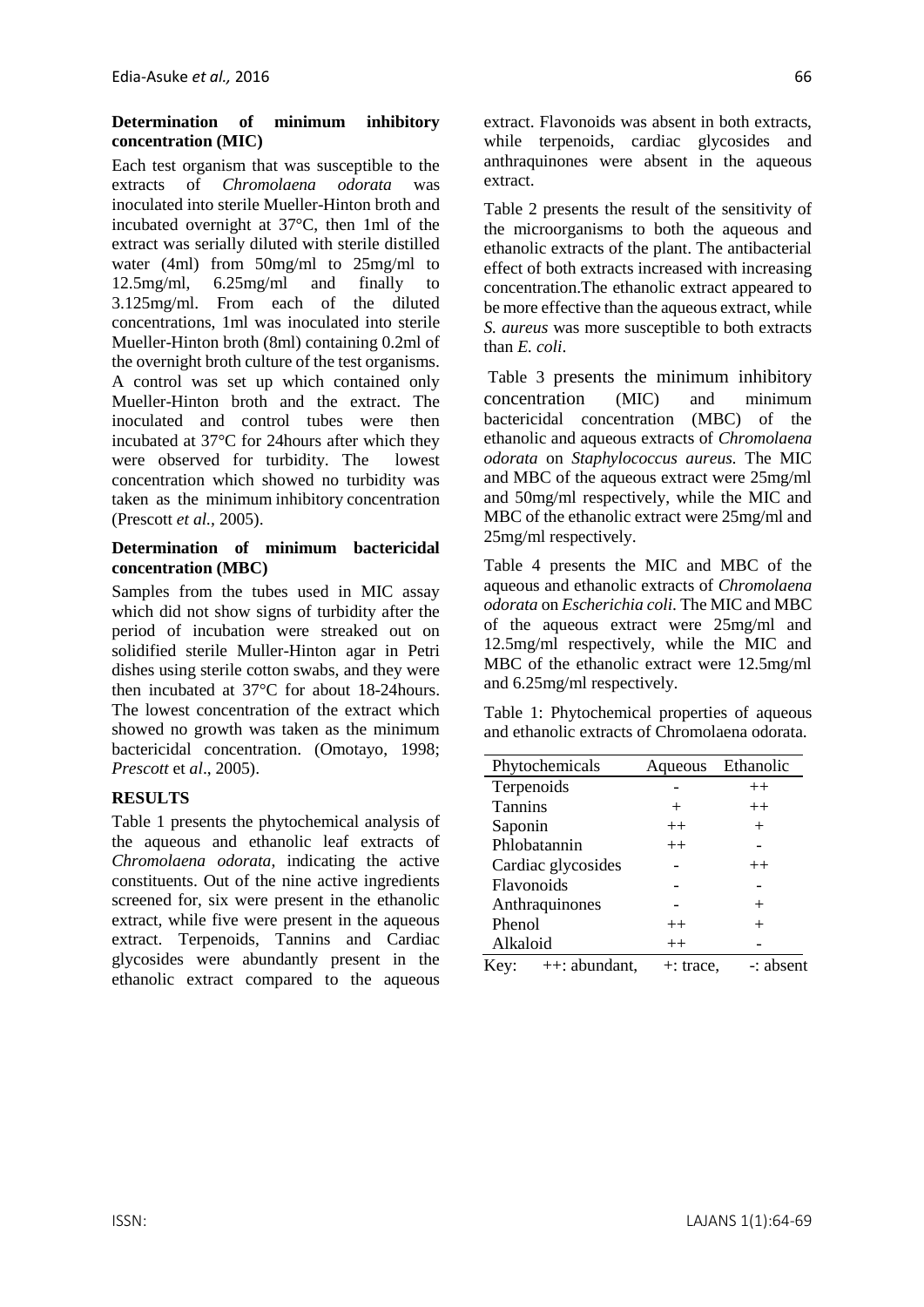| Test organisms         | Concentration<br>(mg/ml) | Aqueous<br>(mm) | Ethanolic<br>(mm) | Positive control<br>(mm) |
|------------------------|--------------------------|-----------------|-------------------|--------------------------|
| Staphylococccus aureus | 200                      | 16              | 20                |                          |
|                        | 100                      | 14              | 17                | 20                       |
|                        | 50                       | 10              | 13                |                          |
|                        | 25                       | ℸ               | 10                |                          |
| Escherichia coli       | 200                      | 22              | 24                |                          |
|                        | 100                      | 18              | 20                | 15                       |
|                        | 50                       | 14              | 18                |                          |
|                        | 25                       | 10              | 16                |                          |

Table2: Zones of inhibition (mm) at different concentrations (mg/ml) of the aqueous extract.

 $KEY: Positive control = ciproflox (or)$ 

Table 3: Minimum inhibitory concentration (MIC) and minimum bactericidal concentration (MBC) (mg/ml) of aqueous and ethanolic extracts on *Staphylococcus aureus.*

| Extract   | MIC (mg/ml) | $MBC$ (mg/ml) |
|-----------|-------------|---------------|
| Aqueous   | 25          |               |
| Ethanolic | 25          |               |

Table 4: Minimum inhibitory concentration (MIC) and minimum bactericidal concentration (MBC) in mg/ml of aqueous and ethanolic extracts on *Escherichia coli*

| Extract   | MIC (mg/ml) | $MBC$ (mg/ml) |
|-----------|-------------|---------------|
| Aqueous   | 50          |               |
| Ethanolic | 25          |               |

# **DISCUSSION**

Establishing the *in-vitro* antibacterial potential of *C. odorata* as well as other numerous plant extracts is dependent on quite a number of factors ranging from extraction processes to the type of laboratory media used (Parekh and Chanda, 2006). One major factor which may have played a role in this study was the type of solvent used for extraction of the active phytochemical constituents of the plant. The findings of this study revealed that both aqueous and ethanolic extracts of C. odorata had growthinhibitory properties against both pathogens tested, which is attributed to the presence of phytochemical constituents. Phenolics, alkaloids, terpenoids and cardiac glycosides detected in *C*. *odorata* leaf extracts are compounds that have been documented to possess medicinal properties and health promoting effects (Selah *et al.,* 1995; Del Rio *et al.,* 1997; Okwu, 2004; Liu, 2004). This suggests that the plant may possess haemolytic, anti-inflammatory, antioxidative, immunostimulant and antimicrobial properties (Lovkova *et al*., 1999). Phlobatannins and alkaloids were present in the aqueous extract. The presence of phlobatannins indicated diuretic property, while the presence of alkaloids suggest potential of the aqueous extract to assist white blood cells in disposing harmful microorganisms and cell debris and also improve cardiac conditions by reducing blood pressure, increasing circulation and inhibiting accumulation of asteriosclerosis plaque and blood clots (Harborne, 2000). The presence of anthraquinones is very significant, because it is considered to be one of the most active anticancer agent in metastatic breast cancer (Ayoola *et al*., 2013). The ethanolic leaf extract of *C. odorata* apparently performed better than the aqueous extract, which may be due to the solubility of the active components in this organic solvent (Parekh and Chanda, 2006). Another likely contributory factor to the difference in performance between both solvents is the polarity of the compounds being extracted by the solvents. These combined factors may have been responsible for certain phytochemical constituents being either present or absent in either of the extracts. The ethanolic extract exhibited more antibacterial effect probably because it contained more secondary metabolites combined, as revealed by the phytochemical analysis. This corroborates assertions of Geyid *et al.* (2005) that the more the number of secondary metabolites present in the extract, the stronger the antimicrobial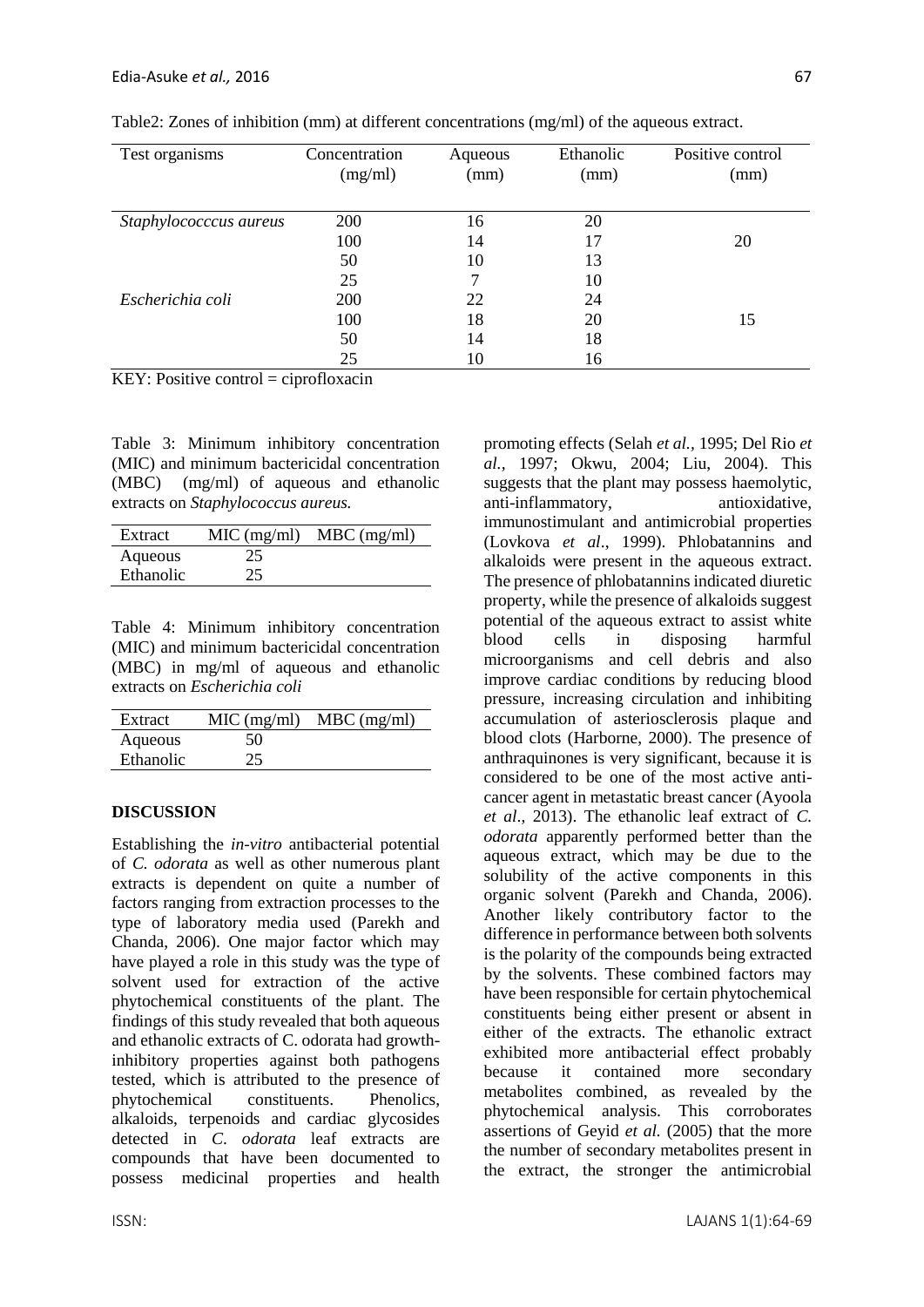properties demonstrated by the plant. The result of the phytochemical analysis in this study is in agreement with the work done by Anyasor *et al.*  (2011).

The leaf extracts of *C. odorata* exhibited potential antibacterial activity against both *S. aureus* and *E. coli. Staphylococcus aureus* being a Gram positive bacterium, appeared to be more susceptible to both aqueous and ethanolic crude extracts of the plant than *E. coli*. This difference in the level of susceptibility may be attributable to the difference in the cell wall structure of Gram negative and Gram positive organisms. It is therefore not surprising that this study corroborates other studies that have implicated that Gram negative organisms such as *E. coli* are less susceptible and more resistant to chemotherapeutic agents and even exhibit multi drug resistance (Gisene *et al.,* 2000*;* Du Sallah *et al.,* 2007*).* 

In conclusion, *C*. *odorata* possesses in-vitro antibacterial activity against *S*. *aureus* and *E*. *coli*;and could be a potential to be harnessed and extended over other pathogens to establish its broad spectrum of activity. Both the ethanolic and aqueous extracts are suitable solvents that can be used to extract the active components of the plant, however, the ethanolic extract was more effective, as it extracted more secondary metabolites combined. There is however, need for further investigations into the phytochemical constituents of the plant leaves, using purified chemical components in contrast to the crude extracts.

# **REFERENCES**

- Alisi, C.S., Geoffrey, O.C., Ojiako O.A and Chidi, G.O. (2011). Evaluation of the Protective potential of *Chromolaena odorata* linn. Extract of carbon Tetrachloride-Induced oxidative liver damage. *International Journal of Biochemistry Research Review.* **1**(3)**:**69-81.
- Anyasor, G.N., Aina, D.A., Olushola M. and Aniyikaye A.F. (2011). Phytochemical constituent, proximate analysis, antioxidant, antibacterial and wound healing\\properties of leaf extracts of *Chromolaena odorata. Annals of Biological Research.* **2**(2)**:** 441- 451.
- Awe, S. and Omojasola, P.F. (2009). A Comparative Study of the Antibacterial

Activity of *Piliostigma reticulatum* Bark Extract with Some Antibiotics. *Ethnobotanical leaflets* **13**:1197- 1204.

- Ayoola, G.A., Folawewo, A.D., Adesegun, S.A., Abioro, O.O., Adepoju-Bello, A.A. Coker, H.A.B (2008). Phytochemical and antioxidant screening of some plants of Apocynaceae from South West Nigeria. *African Journal of Plant Science*. **2:** 124-128.
- Del-Rio, A. Obdulio, B.G., Castillo, J., Marin, R.R. and Ortuno, A. (1997). Uses and Propertress of citrus Flavanoids. *Journal of Agricultural Food Chemistry,* **45:**4505- 4515.
- Du Sallah, M., Caillet, S., Saucier, L. and Lacroix, M. (2007). Inhibitory effects of selected plant essentials on the growth of four pathogrnic bacteria: *E*. *coli O157*: *H7*, *Salmonella typhimurum*, *Staphylococcus aureus* and *L*. *monocytogenes*. *Food Control*, 18(5): 414-420.
- Geyid, A., Abebe, D., Dabella A., Makonen, Z., Aberra F., Teka, F., Kebede, T., Urga, K., Yersaw K., Bizan, T. and Miriam, B.H. (2005). Screening of some medicinal plants of Ethiopia for their antimicrobial properties and chemical profiles. Journal of Ethnopharmacology, **97 (3)**:421-422.
- Giseiene, G.F.N., Locatelli, J., Freitas, P.C. and Silva, G.L. (2000). Antibacterial activity of plant extracts and phytochemicals on antibiotic resistant bacteria. *Brazillian Journal of Microbiology*, **31 (4)**: 247-256.
- Harborne, J.B. (2003). *Phytochemical Methods*. Chapman and Hall Ltd, London pp. 49-188.
- Harborne, J.B. (2000). Arsenal for survival: secondary plant products. *Taxonomy* **49(3):** 435-449.
- Liu, R.H. (2004). Potential Synergy of Phytochemicals in Cancer Prevention: Mechanism of action. *Journal of Nutrition.* **134:**34795-34855.
- Lovkova, M.I., Sokolova, S.M., Buzuk, G.N., Bykhovskii, V.I. and Ponomareva, S.M. (1999). Features of the elemental composition of medicinal plants, synthesizing phenolic compounds. *Prikil Biokhim Mikrobiol*. **35**(5)**:** 578-589.